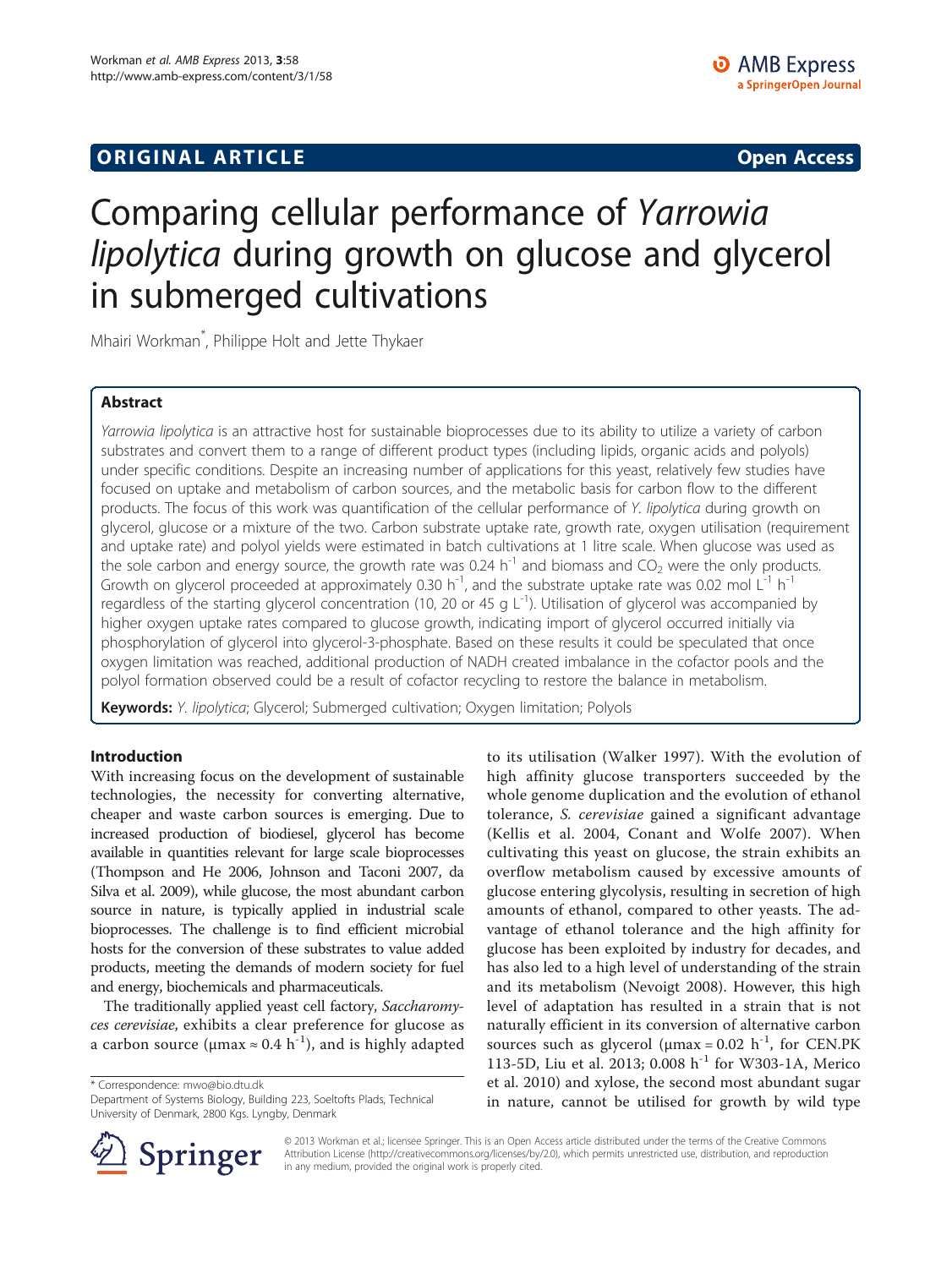strains (Hahn-Hägerdal et al. [2007,](#page-8-0) van Maris et al. [2007\)](#page-8-0). Therefore S. cerevisiae is not such an attractive cell factory when alternative carbon sources are being considered.

The non-conventional yeast Yarrowia lipolytica has a high capability for growing on a range of carbon sources from glucose, fructose and xylose to glycerol and hydrophobic substrates (Coelho et al. [2010,](#page-8-0) Fickers et al. [2005](#page-8-0); da Silva et al. [2012\)](#page-8-0). These substrates can be converted into value added products including citric acid (da Silva et al. [2012,](#page-8-0) Papanikolaou et al. [2002,](#page-8-0) Levinson et al. [2007](#page-8-0), Rymowicz et al. [2010\)](#page-8-0), sugar alcohols (Rymowicz et al. [2009,](#page-8-0) Tomaszewska et al. [2012\)](#page-8-0) and single cell oils (Beopoulos et al. [2009,](#page-8-0) Fontanille et al. [2012\)](#page-8-0), demonstrating the versatility of the organism to produce small organic compounds of industrial relevance. Derivation of energy from different types of carbon substrates infers entry into the central metabolism at different points, and in Y. lipolytica suggests a natural adaptability in the mechanisms for generation of energy. From a biotechnological point of view, it is interesting to understand these mechanisms and capabilities to further exploit them for industrial scale processes.

Although Y. lipolytica shows an interesting extracellular product spectrum, data on physiological conditions required to support production of the various products and the underlying mechanisms from a metabolic point of view is limited. The physical and chemical conditions leading to production of the different products types is difficult to define precisely from the literature as a range of cultivation modes have been employed and often the addition of complex medium components complicate accurate interpretation of cause and effect. In general, pH, oxygen saturation in the medium and the ratio of carbon to nitrogen appear to be the major factors shown to influence citric acid production and lipid accumulation.

The focus of this study was to assess the physiology of Y. lipolytica when grown on glucose and glycerol as sole carbon sources or on a mixture of the two. Y. lipolytica has been well studied for the production of a range of different types of metabolites. The interest here was polyol formation. Our aim was to make a quantitative study of the physiology of this yeast under different growth conditions in order to understand and begin to map the metabolism from substrate to product of interest. An understanding of these processes can form the basis for future metabolic engineering of this yeast and further its development as an industrial workhorse.

# Materials and methods

# Micro-organism

Yarrowia lipolytica IBT 446, was used through-out this study. The strain was obtained from the culture collection

at the Department of Systems Biology, Technical University of Denmark as an isolate from feta cheese. The strain cryostock was maintained at −80°C in 50% (w/w) of glycerol.

# Liquid medium

Y. lipolytica IBT 446 was cultivated in a defined minimal medium with the following composition:  $(NH_4)_2SO_4$ , 5.0 g L<sup>-1</sup>; KH<sub>2</sub>PO<sub>4</sub>, 3.0 g L<sup>-1</sup>, MgSO<sub>4</sub>.7H<sub>2</sub>O, 0.5 g L<sup>-1</sup>; Antifoam 298 (Sigma-Aldrich), 0.05 mL L<sup>-1</sup>; trace metal solution, 1 mL  $L^{-1}$  (composed of: FeSO<sub>4</sub>.7H<sub>2</sub>O, 3 g  $L^{-1}$ ; ZnSO<sub>4</sub>.7H<sub>2</sub>O, 4.5 g  $L^{-1}$ ; CaCl<sub>2</sub>.6H<sub>2</sub>O, 4.5 g  $L^{-1}$ ;  $MnCl_2.2H_2O$ , 0.84 g L<sup>-1</sup>; CoCl<sub>2</sub>.6H<sub>2</sub>O, 0.3 g L<sup>-</sup>  $CuSO<sub>4</sub>.5H<sub>2</sub>O$ , 0.3 g L<sup>-1</sup>; Na<sub>2</sub>MoO<sub>4</sub>.2H<sub>2</sub>O, 0.4 g L<sup>-1</sup>;  $H_3BO_3$ , 1 g L<sup>-1</sup>; KI, 0.1 g L<sup>-1</sup>; Na<sub>2</sub>EDTA.2H<sub>2</sub>O, 15 g L<sup>-1</sup>); 1 mL  $L^{-1}$  vitamin solution (composed of: d-biotin, 25 mg  $L^{-1}$ ; Ca-pantothenate, 0.5 g  $L^{-1}$ ; thiamin-HCl, 0.5 g  $L^{-1}$ ; pyridoxin-HCl, 0.5 g  $L^{-1}$ ; nicotinic acid, 0.5 g  $L^{-1}$ ; p-aminobenzoic acid, 0.1 g  $L^{-1}$ ; m-inositol, 12.5 g  $L^{-1}$ ). All chemicals used were of analytical grade. pH of the medium was adjusted to 6.5 by 2 M NaOH prior to autoclavation.

Four sets of cultivations were performed with the following carbon source(s) and concentration(s): glucose, 20 g  $L^{-1}$  (0.65 cmol  $L^{-1}$ ), glycerol, 20 g  $L^{-1}$  (0.65 cmol  $L^{-1}$ ), glycerol 45 g  $L^{-1}$  (1.5 cmol  $L^{-1}$ ); glycerol and glucose, 10 g  $L^{-1}$  each (0.32 cmol  $L^{-1}$  each). The term cmol  $L^{-1}$  is used for ease of comparison between glucose and glycerol.

# Preparation of inoculum

The inoculum for batch cultivations was prepared as a pre-culture in minimal medium, containing the same primary carbon source as the intended batch cultivation. Baffled 250 mL shake flasks containing 50 mL minimal medium were inoculated with a Y. lipolytica colony from an agar plate. The shake flasks were incubated at 30°C and 160 rpm in a rotary shaker (Thermo Fisher Scientific, United States) and the pre-culture was harvested in mid exponential phase and used for inoculation of batch cultivations to an initial OD600 of 0.2.

# Batch cultivations

All cultivations were performed in 1 L fully instrumented and automatically controlled  $BIOSTAT^{\circ} Q$  plus fermenters (Sartorius Stedim Biotech S.A, Germany) using a working volume of 1 L. Temperature and stirring rate were monitored and controlled at 30°C +/− 1°C, 600 rpm, respectively whereas pH was controlled at and 4.5 +/− 0.1 by automatic addition of 2 M NaOH and 1 M HCl. The bioreactor was sparged with atmospheric air maintaining aeration of 1 volume per volume per minute (vvm) (1 standard liter per minute (slpm)). Partial oxygen pressure  $(pO_2)$  was constantly monitored online. The exhaust gas was measured in a gas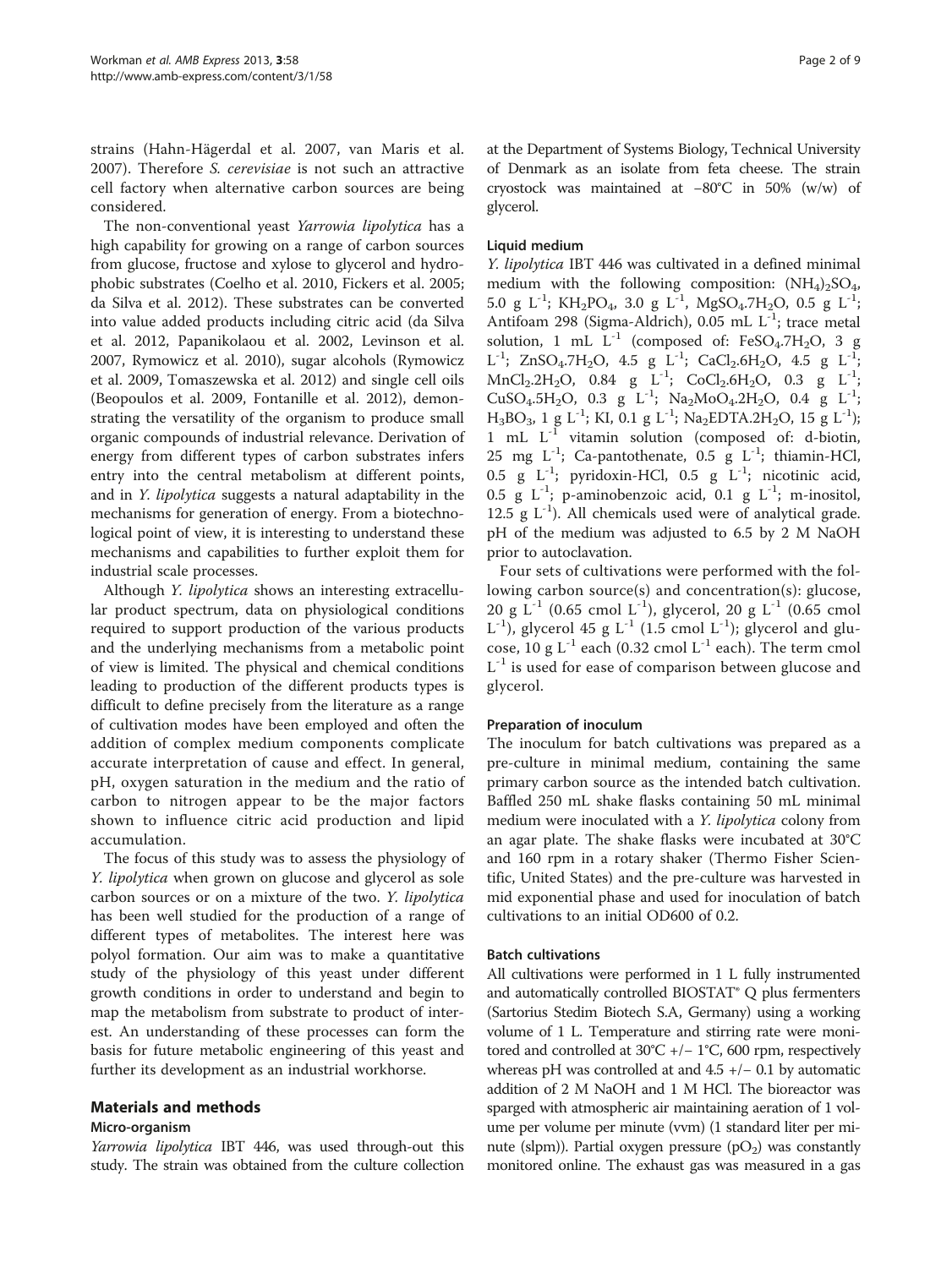<span id="page-2-0"></span>analyzer (Prima PRO Process Mass Spectrometer, Thermo Fisher Scientific) quantifying the concentrations of oxygen and carbon dioxide.

# Cell mass concentration

The cell mass concentration was determined both through measurements of dry weight and spectrophotometrically. Optical density of samples from the cultivations was measured at 600 nm on a Shimadzu UV-mini 1240 spectrophotometer. Dry weight was measured using 0.45 μm nitrocellulose filters (Sartorius Stedium, Germany). The filters were dried in a microwave oven at 150 W for 20 min before and after filtration and the weights of the filters were noted without and with biomass after cooling down in a desiccator.

# Analytical methods

HPLC was performed to quantify extracellular concentrations of the substrates (glucose and glycerol) and polyols (erythritol, mannitol and arabitol). 1 ml culture sample was filtrated through a Q-Max<sup>®</sup> Ca-Plus Syringe Filter with a pore size of 0.45 μm to a HPLC vial which was stored at 4°C. The concentrations of glucose, glycerol, citric acid, mannitol, erythritol and arabitol were obtained with a Bio-Rad Aminex HPX-87H column coupled to a RI detector. The solvent used was 5 mM  $H<sub>2</sub>SO<sub>4</sub>$  with a flow velocity of 0.6 ml/min at 60°C.

# Data analysis

All experiments were performed in duplicate. The yield coefficients were estimated through linear regression of product as a function of substrate consumption with a

regression correlation of above 0.95. Yxo values were similarly determined through linear regression of consumed oxygen as a function of biomass concentration. Maximum specific growth rate (μ max) was estimated from an exponential fit of biomass concentration as a function of time during exponential growth. The specific uptake rates of oxygen  $r_0$  were estimated from Yxo by multiplication with μmax. Standard errors on the mean of at least two duplicate experiments were calculated and have been included in the assessment of data. For conversion of gram dry weight to c-mole basis, a molecular weight of 23.57 g DW cmol $^{-1}$  was used.

# Results

# Cultivation profiles

An initial set of cultivations was performed using glucose (Figure 1) and glycerol (Figure [2](#page-3-0)) as the sole carbon and energy source, at a concentration of 20 g  $L^{-1}$  (0.65) cmol  $L^{-1}$ ). During the batch culture with glucose as carbon source, the oxygen became limiting at around 15 hours, and the only products of the process were biomass and  $CO<sub>2</sub>$  as no metabolite production was observed. The time profile for the cultivation is shown in Figure 1. A similar process with glycerol as the sole carbon and energy source, at 20 g  $L^{-1}$  (0.65 cmol  $L^{-1}$ ) was then performed, to compare the cellular performance. Using glycerol as carbon source, the batch cultivation became oxygen limited after 10 hours, and halfway into the phase with oxygen limitation low amounts of polyols, in the form of mannitol and arabitol, were produced (Figure [2\)](#page-3-0).

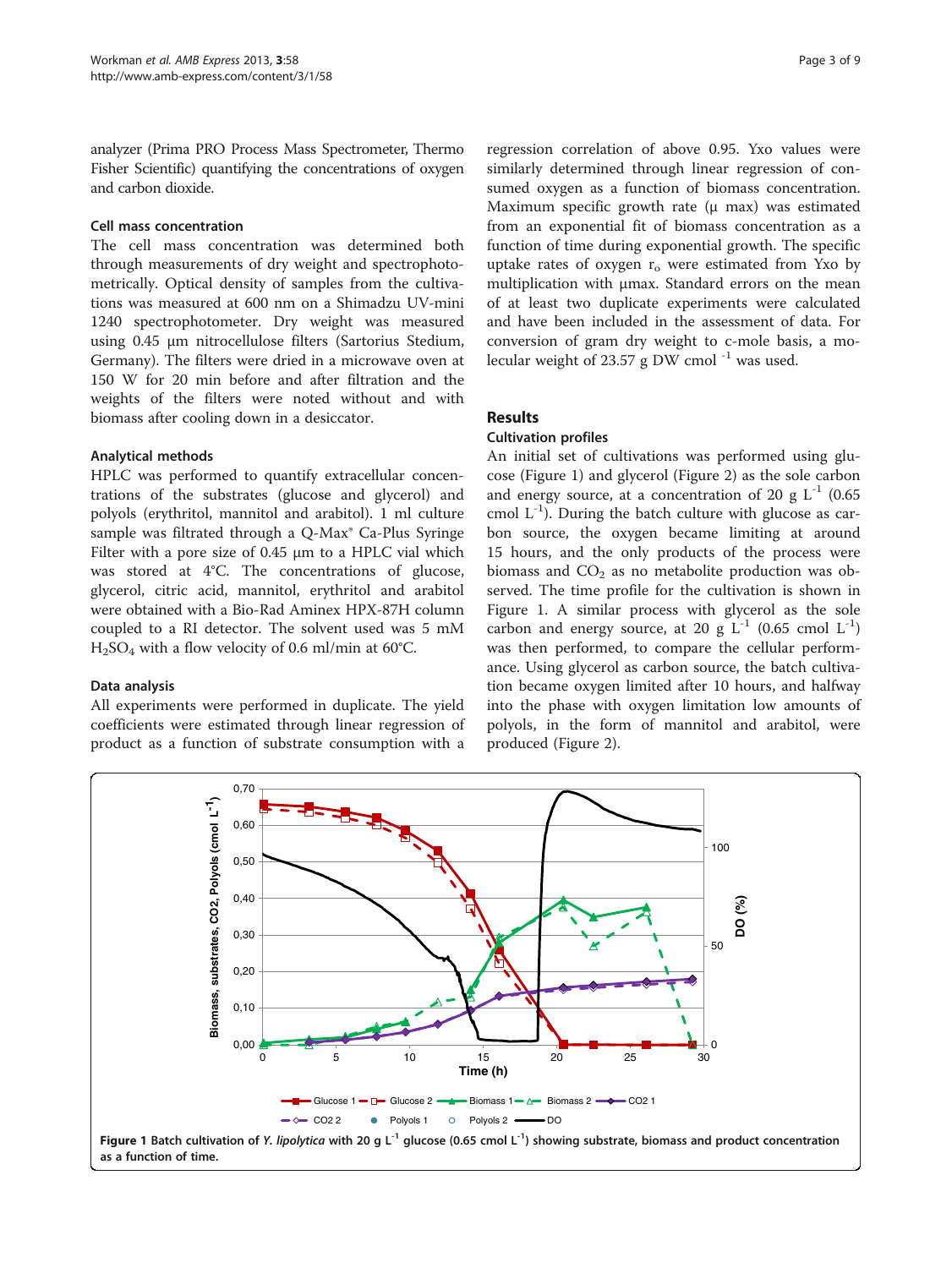<span id="page-3-0"></span>

To challenge the glycerol metabolism during oxygen limited conditions, a third single substrate cultivation was performed with 45 g  $L^{-1}$  glycerol (1.50 cmol  $L^{-1}$ ). A plot of the cultivation data can be seen in Figure 3. All three single substrate cultivations were carried out in duplicates and the reproducibility with respect to growth, glycerol uptake and metabolite production can be seen in Figures [1](#page-2-0), 2, and 3. For the two cultivations using glycerol as carbon source, three distinct phases can be described (Figures 2 and 3). Phase 1 was characterised by exponential growth with carbon and oxygen being available in excess. Phase 2 was characterised by oxygen limitation and metabolite formation, with production of the polyols, primarily mannitol and arabitol, being observed. A third phase followed during which metabolites were consumed. In both cultures, the exponential growth phase finished after approximately 12 hours but in the culture with the higher glycerol concentration, both phase 2 and 3 were prolonged compared with the 20 g  $L^{-1}$  glycerol culture. In the

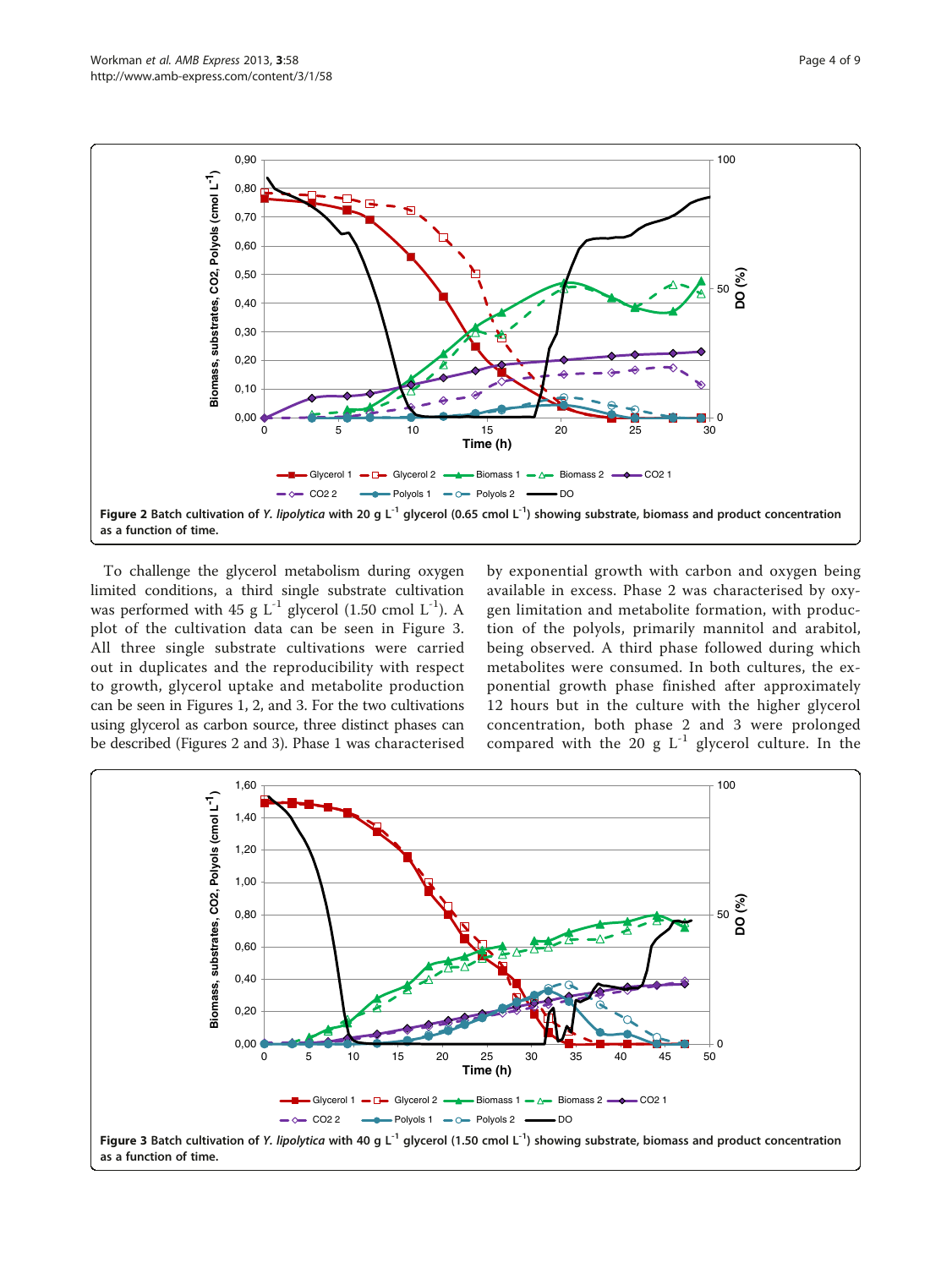<span id="page-4-0"></span>culture with glucose as carbon source (Figure [1](#page-2-0)), three phases were also observed but unlike the glycerol cultures, no polyol or metabolite production was measured in the oxygen-limited phase, which was also shorter (4 h) compared to the glycerol processes (8 h). In addition, the exponential growth phase was prolonged due to the lower maximum specific growth rate of Y. lipolytica on glucose (Table 1).

Figure [4](#page-5-0) shows the cultivation time profile for double substrate experiment where Y. lipolytica, was cultivated on equal amounts of glycerol and glucose, 10 g  $L^{-1}$ , corresponding to a total carbon concentration of 0.65 cmol  $L^{-1}$  (and thus comparable to the single carbon substrate processes at 0.65 cmol  $L^{-1}$ ; Figures [1](#page-2-0) and [2](#page-3-0)). The yeast favoured glycerol and this carbon source was metabolised and depleted before glucose. However, from the substrate consumption profile (Figure [4](#page-5-0)) it was observed that in the time frame between 7 and 13 hours, co-consumption of the two carbon sources occurred. A clear distinction was noticed between the phase of growth on mainly glycerol and that on glucose alone, as the oxygen saturation rose abruptly after depletion of glycerol. After depletion of most of the glycerol, polyol formation occurred, which continued after glycerol was fully depleted. The cultures did at no point reach oxygen limitation when both substrates were available.

From the cultivation process data, the maximum specific growth rate was estimated for each single substrate experiment and for the double substrate culture. As shown in Table 1, Y. lipolytica was capable of growing on glycerol with a maximum specific growth rate ( $\mu$ max) of 0.31 h<sup>-1</sup>, whereas  $\mu$ max during growth on glucose was estimated to 0.24  $h^{-1}$ , representing a 23% reduction.

## Oxygen utilisation and glycerol uptake

Oxygen availability was shown to be a key parameter in the glycerol cultivations, and for the production of polyols. The cultures reached oxygen limitation after approximately 12 hours for the glycerol processes (Figures [2](#page-3-0) and [3\)](#page-3-0), independent of glycerol concentration, indicating supply of oxygen determined the rate at which glycerol could be utilised for growth. By increasing the oxygen availability (in cultures where dissolved oxygen was maintained at 25, 50 and 100% respectively), it was shown that the exponential growth phase could be prolonged (to 16 hours), see Additional file [1.](#page-8-0) The yield coefficients Yxo (moles of  $O<sub>2</sub>$  consumed per cmol of biomass produced) were estimated during growth on the different carbon sources, Table 1. Interestingly, Yxo was the same for all the single substrate cultures, whereas a 25% reduction in Yxo was estimated for the combined substrate cultivation. The specific uptake rates of oxygen  $r_0$  were estimated from Yxo by multiplication with  $\mu$ max. As indicated in Table 1,  $r_0$  ranged between 0.11-0.14 moles  $O_2$  cmol<sup>-1</sup> h<sup>-1</sup> for all the experiments where the specific oxygen uptake rate was lower in the glucose cultivations.

The volumetric glycerol uptake rates in the glycerol cultivations were estimated by linear regression of the substrate concentration as a function of time, and results are summarised in Table 1. The volumetric glycerol uptake rates are given in moles  $L^{-1}$  h<sup>-1</sup> (rather than Cmoles) to account for the uptake of molecules of the carbon sources used. The uptake rates were similar for the 0.65 cmol  $L^{-1}$  and 1.5 cmol  $L^{-1}$  glycerol cultivations at 0.019 moles  $L^{-1}$  h<sup>-1</sup> ± 0.001 and 0.021 moles  $L^{-1}$  h<sup>-1</sup> ± 0.001 respectively. In comparison to the cultivations with glycerol as the sole carbon source, the volumetric substrate uptake rate of glycerol in the combined

|                                                              | Glucose<br>0.65 cmol $L^{-1}$ | Glycerol<br>1.5 cmol $L^{-1}$ | Glycerol<br>0.65 cmol $L^{-1}$ | Glucose + Glycerol<br>0.65 cmol $L^{-1}$ |
|--------------------------------------------------------------|-------------------------------|-------------------------------|--------------------------------|------------------------------------------|
|                                                              |                               |                               |                                |                                          |
| Growth rate                                                  |                               |                               |                                |                                          |
| $\mu$ max (h <sup>-1</sup> )                                 | $0.24 \pm 0.01$               | $0.32 \pm 0.01$               | $0.30 \pm 0.01$                | $0.38 \pm 0.01$                          |
| Oxygen consumption                                           |                               |                               |                                |                                          |
| Yxo (mol cmol <sup>-1</sup> )                                | $0.42 \pm 0.04$               | $0.44 \pm 0.03$               | $0.43 \pm 0.01$                | $0.33 \pm 0.01$                          |
| $r_{\rm o}$ (mol gDW <sup>-1</sup> h <sup>-1</sup> )         | $0.11 \pm 0.01$               | $0.14 \pm 0.01$               | $0.14 \pm 0.01$                | $0.13 \pm 0.01$                          |
| Glycerol uptake                                              |                               |                               |                                |                                          |
| q <sub>glycerol</sub> (mol L <sup>-1</sup> h <sup>-1</sup> ) | N/A                           | $0.020 \pm 0.001$             | $0.019 \pm 0.001$              | $0.014 \pm 0.002$                        |
| Yield coefficients                                           |                               |                               |                                |                                          |
| Ysx (cmol cmol <sup>-1</sup> )                               | $0.69 \pm 0.03$               | $0.64 \pm 0.00$               | $0.61 \pm 0.01$                | $0.76 \pm 0.04$                          |
| Ysc (cmol cmol <sup>-1</sup> )                               | $0.30 \pm 0.01$               | $0.17 \pm 0.01$               | $0.23 \pm 0.00$                | $0.18 \pm 0.01$                          |
| Ysm (cmol cmol <sup>-1</sup> )                               | N/A                           | $0.24 + 0.00$                 | $0.17 \pm 0.00$                | $0.06 \pm 0.01$                          |
| Total                                                        | $0.99 \pm 0.03$               | $1.05 \pm 0.01$               | $1.01 \pm 0.01$                | $1.00 \pm 0.04$                          |

N/A: Not applicable.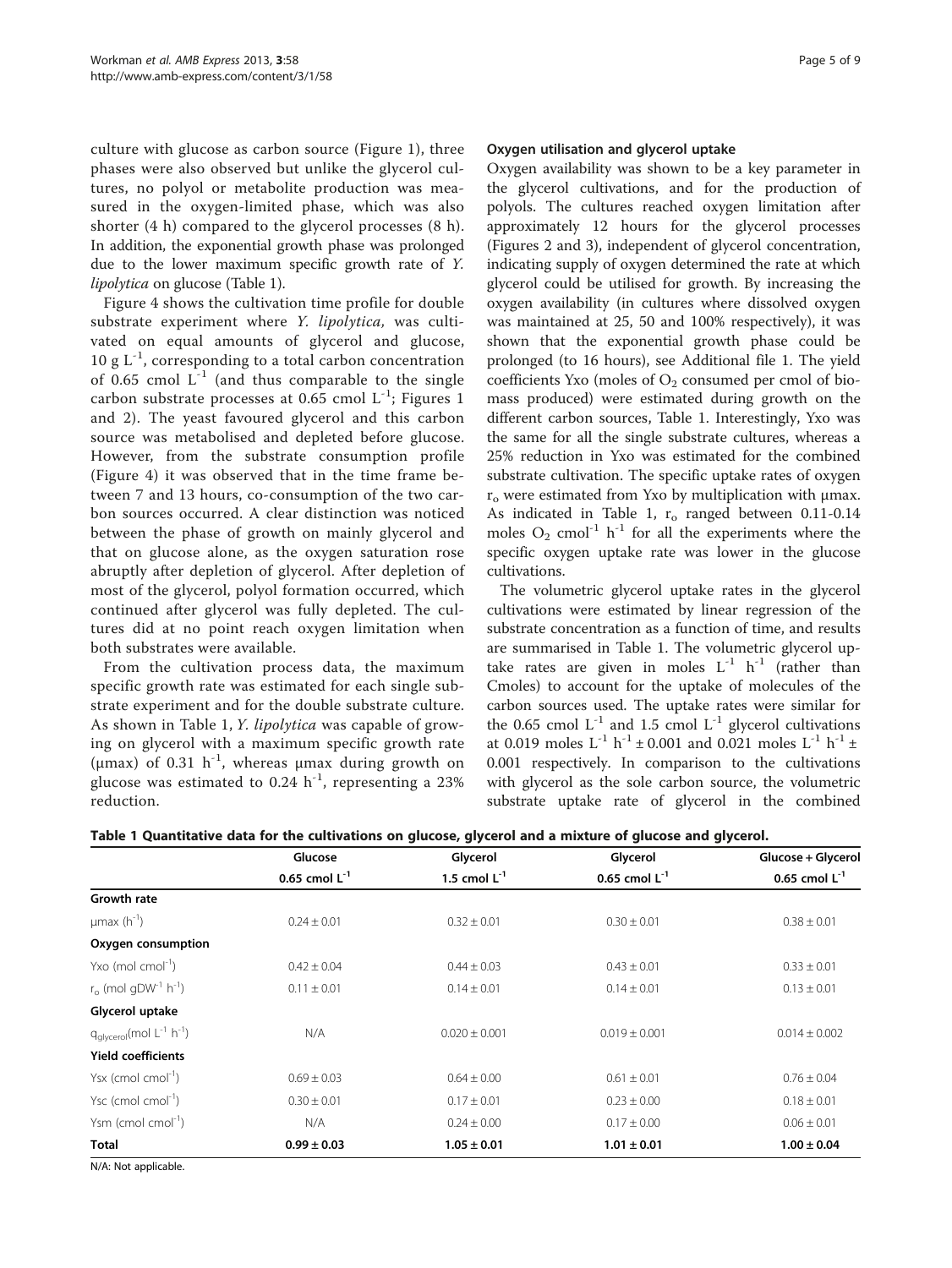<span id="page-5-0"></span>

glycerol and glucose cultivation was reduced to  $0.014 \pm$ 0.002 moles  $L^{-1}$  h<sup>-1</sup>. To test whether this was an effect of a lower glycerol concentration, or an alternative effect based on oxygen availability or the presence of glucose, an additional bioprocess was performed at 0.325 cmol  $L^{-1}$  glycerol (duplicate experiments with main findings illustrated in Additional file [2\)](#page-8-0). The glycerol uptake rate was estimated to be 0.019 moles  $L^{-1}$  h<sup>-1</sup> ± 0.001, and thus the reduced uptake rate was not likely to be due to the reduced concentration of glycerol.

# Yield coefficients

An overview of the yield coefficients of biomass (Ysx), carbon dioxide (Ysc) and polyols (Ysp) on substrate is presented in Table [1.](#page-4-0) As shown in the last row of the table, the carbon balance closes for all four sets of cultivations. In the glucose culture 69% of the carbon was used for biomass formation whereas the residual 30% was converted into carbon dioxide. For the cultures run with glycerol as carbon source, similar biomass yields (Ysx) were obtained. The  $CO<sub>2</sub>$  yield (Ysc) was lower for the high glycerol culture whereas the polyol yield was higher compared to the low glycerol process. The culture with the combined carbon sources had both the highest growth rate and the highest biomass yield (Ysx). The carbon dioxide yield (Ysc) was similar to the high glycerol culture but the polyol yield (Ysp) was significantly lower than observed for the single substrate cultures on glycerol. Thus, both the oxygen limitation and the nature and amount of carbon source had an influence on the growth rate of Y. lipotylica as well as the carbon distribution.

The results obtained in this study demonstrate that the metabolism is dependent on the carbon source available, and use of glucose and glycerol infers entry into the metabolism at different points. An overview of metabolism in the presence of glucose or glycerol is illustrated in Figure [5.](#page-6-0)

# **Discussion**

Batch cultivations of Y. lipolytica have been performed in this study to quantify cellular performance during growth on different concentrations of glycerol and a combination of glucose and glycerol as carbon sources. Focus has been on the interplay between substrate, oxygen availability and formation of products, and on quantifying physiological parameters allowing a detailed comparison of metabolism under the conditions employed.

## Growth and substrate utilisation

Table [1](#page-4-0) summarises the data for the cellular performance indicators from all the cultivations performed. In batch cultures a maximum specific growth rate of around 0.3  $h^{-1}$  was obtained on glycerol regardless of the concentration (10, 20 or 45  $gL^{-1}$ ), whereas on glucose a growth rate of  $0.24$  h<sup>-1</sup> was estimated.

This study shows detailed results from co-substrate submerged cultivation of Y. lipolytica in controlled bioreactors (Figure 4). A clear preference for glycerol over glucose was observed. This is further substantiated by the reduced growth rate on glucose compared to glycerol (Table [1\)](#page-4-0). This preference of glycerol over glucose is converse to what has been previously observed with typically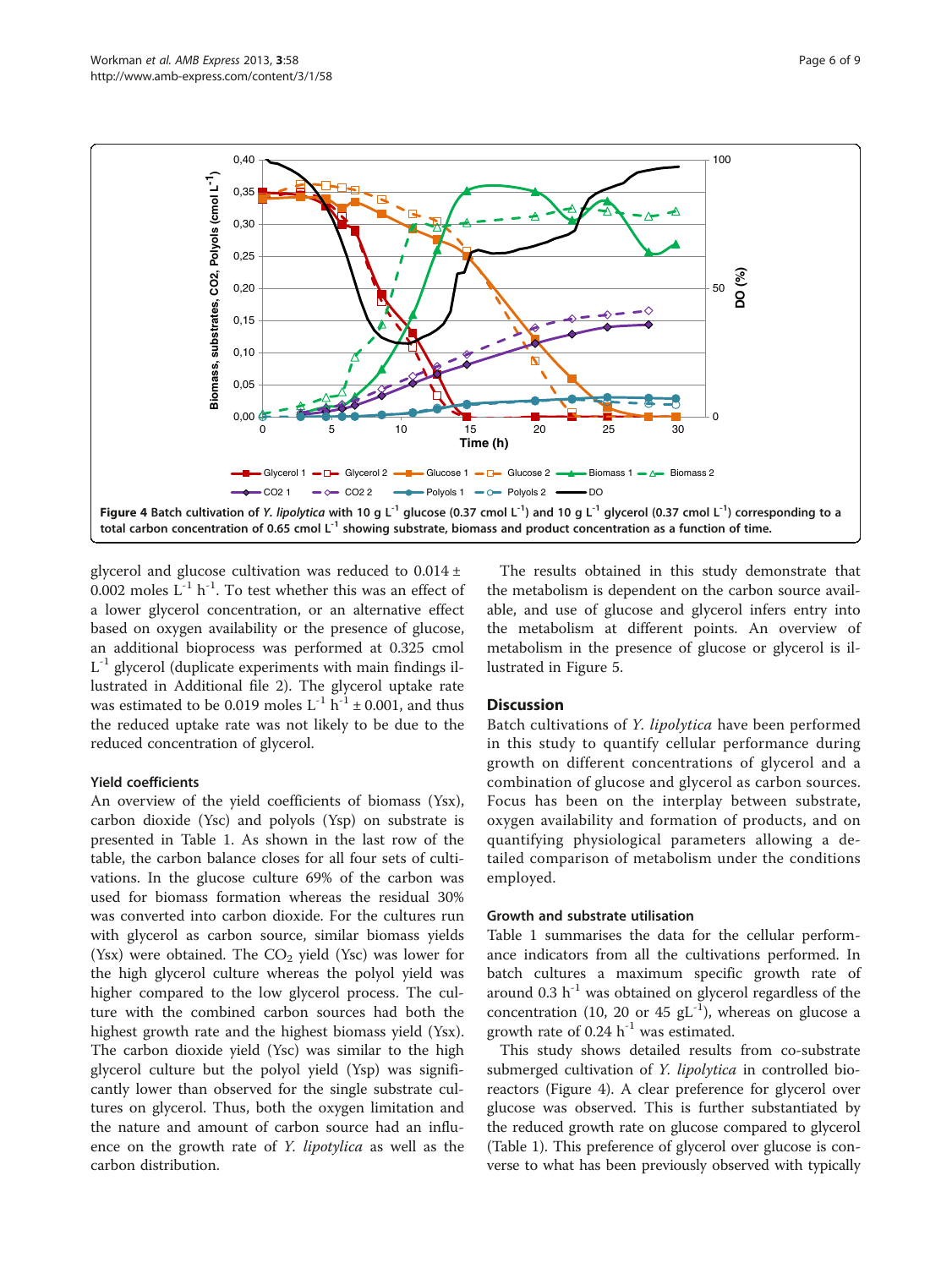<span id="page-6-0"></span>

studied eukaryotic microbial cell factories (including S. cerevisiae and filamentous fungi such as A. niger), which exhibit carbon catabolite repression in the presence of glucose (Ruijter and Visser [1997](#page-8-0), Gancedo [1998\)](#page-8-0). The observed results are likely to be a combination of carbon

transport processes together with their overall regulation, illustrated in S. cerevisiae, by the hexose transporter family and the regulation of carbon utilisation through the MIG1 transcriptional regulator (Gancedo [1998,](#page-8-0) Ozcan and Johnson, [1999](#page-8-0)). It may be argued, therefore, that the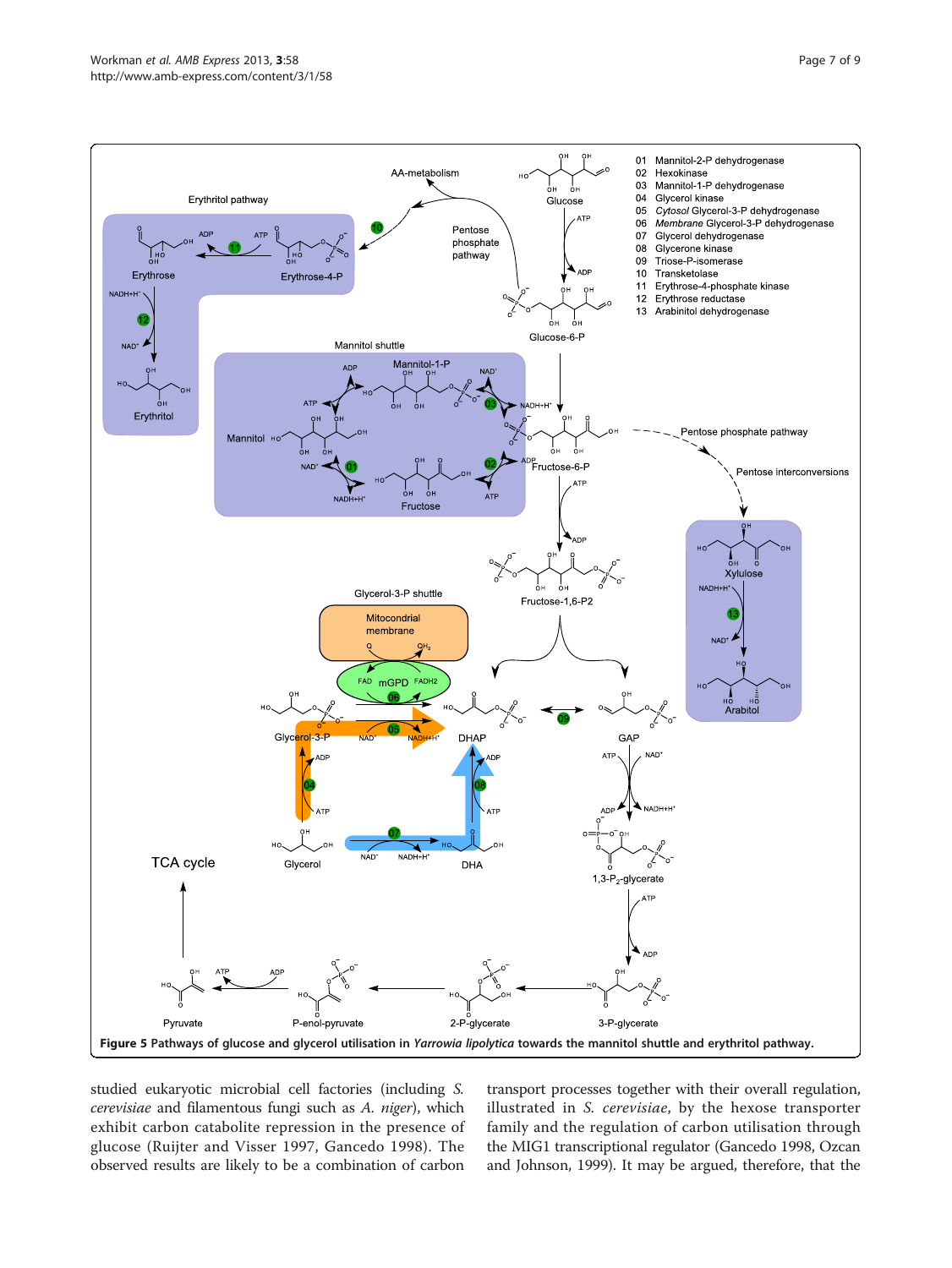glycerol preference by Y. lipolytica is a consequence of the genome only containing one hexose transporter but at least three genes coding for proteins associated with glycerol transport while lacking homologues for genes known to be involved in carbon catabolite repression (results from own BLAST search, data not shown).

Based on the data obtained in this study and previous knowledge of the metabolism of Y. lipolytica (Dulermo and Nicaud [2011](#page-8-0)) the steps from carbon source entry to product formation could be sketched (Figure [5](#page-6-0)). As illustrated in Figure [5,](#page-6-0) entry of glycerol to the central carbon metabolism can occur via 2 pathways both resulting in dihydroxyacetonephosphate (DHAP): (1) Via the conversion of glycerol to dihydroxyacetone succeeded a phosphorylation, or (2) Via a phosphorylation of glycerol into G3P, succeeded by an oxidation of G3P into DHAP. This oxidation can be carried out by two forms of glycerol-3 -dehydrogenase, one bound to the mitochondrial membrane, and one freely dispersed in the cytosol. The enzyme located in the cytosol uses NAD/NADH as cofactors, and the membrane bound enzyme uses FAD/  $FADH<sub>2</sub>$  as cofactors. From the dissolved oxygen plots (Figures [1,](#page-2-0) [2](#page-3-0) and [3\)](#page-3-0), it is clear that the utilisation of glycerol requires more oxygen than metabolisation of glucose alone. Our experimental data suggests that the second pathway, the G3P shuttle (see Figure [5](#page-6-0)), is the one primarily used by Y. lipolytica, due to the high oxygen requirement for biomass formation (Table [1](#page-4-0)) accompanying glycerol utilisation. In order to recycle the FAD/ FADH<sub>2</sub>, *Y. lipolytica* must use ubiquinone as the acceptor, hereby transporting electrons across mitochondrial membrane and into the respiratory pathway (as outlined above). This could account for the high oxygen consumption, but without a similar high  $CO<sub>2</sub>$  production when growing on glycerol compared to glucose.

# Polyol formation

Cultivations using various start concentrations of glycerol, demonstrated that polyol formation was initiated as a consequence of oxygen limitation (Figures [2](#page-3-0) and [3](#page-3-0)). This correlates well with work on Aspergillus niger, where mannitol was shown to be produced during a combination of oxygen limitation and low specific growth rates (Diano et al. [2006;](#page-8-0) Pedersen et al. [2012](#page-8-0)). The reasoning for mannitol formation during oxygen limitation is that the excess NADH which cannot be oxidised through oxidative phosphorylation is used for mannitol biosynthesis to regain NAD<sup>+</sup> (Diano et al. [2006](#page-8-0)). During growth on glycerol, this argument is further substantiated for Y. lipolytica as one additional mole of NADH is generated for each mole of glycerol metabolised, through activity of the G3P shuttle, resulting in additional NADH to be oxidised during growth on glycerol compared to glucose. This combined with the lower growth rate could explain the lack of polyol formation during growth on glucose.

Y. lipolytica has been shown to produce a variety of products including single cell oils, citric acid and sugar alcohols (Papanikolaou et al. [2002,](#page-8-0) Levinson et al. [2007](#page-8-0), Beopoulos et al. [2009](#page-8-0) , Rymowicz et al. [2009](#page-8-0), Rymowicz et al. [2010,](#page-8-0) da Silva et al. [2012](#page-8-0), Fontanille et al. [2012](#page-8-0), Tomaszewska et al. [2012\)](#page-8-0). Previous studies relate measurement of these product types to limitations of nutrient in the medium (particularly nitrogen or oxygen), but as the cultivations were operated at different scales and with different levels of process control and monitoring, it is difficult to fully understand the physical and chemical triggers leading to one product type or another. The specific isolate used in this study was capable of producing polyols (mannitol, arabitol and erythritol were measured). Only trace amounts of citric acid were produced and this may be due to the cultivation conditions employed, although the specific product spectra obtained in different studies may also be a result of strain variability in the various isolates applied (this has been illustrated in the study of Andre et al. [2009\)](#page-8-0).

# Oxygen consumption and limitation

From Table [1](#page-4-0) it appears that the oxygen requirement for biomass formation (Yxo) was independent of the use of carbon source (around 0.4 mol  $O_2$  cmol DW<sup>-1</sup>). It is intriguing that combining the two carbon sources resulted in a higher specific growth rate but a lower Yxo (reduced by 25%) than when single substrates were used. Oxygen limitation was not reached despite the high growth rate on glycerol and glucose combined. This indicated that co-metabolism of these substrates very efficiently generated biomass with regard to oxygen consumption. In addition, from the batch cultivations using 10 g  $L^{-1}$  glycerol (Additional file [2](#page-8-0)), oxygen limitation was very closely followed by c-limitation, showing that this amount of carbon source matches the oxygen availability under the set of conditions applied here. As indicated in Figure [1,](#page-2-0) metabolisation of glucose does not result in severe oxygen limitation. It may, therefore, be argued that through simultaneous utilisation of glucose and glycerol, Y. lipolytica is capable of maximising its metabolism with regards to oxygen availability promoting ATP generation by oxidative phosphorylation resulting in the observed improvement of growth rate without reaching oxygen limitation.

Considering the current necessity for biosustainable processes based on a variety of feedstock types, cell factories which can convert a diverse array of carbon sources are becoming increasingly attractive. The versatility of Y. *lipolytica* with regards to substrate utilisation makes it an attractive host for biorefinery applications and a relevant alternative to traditionally